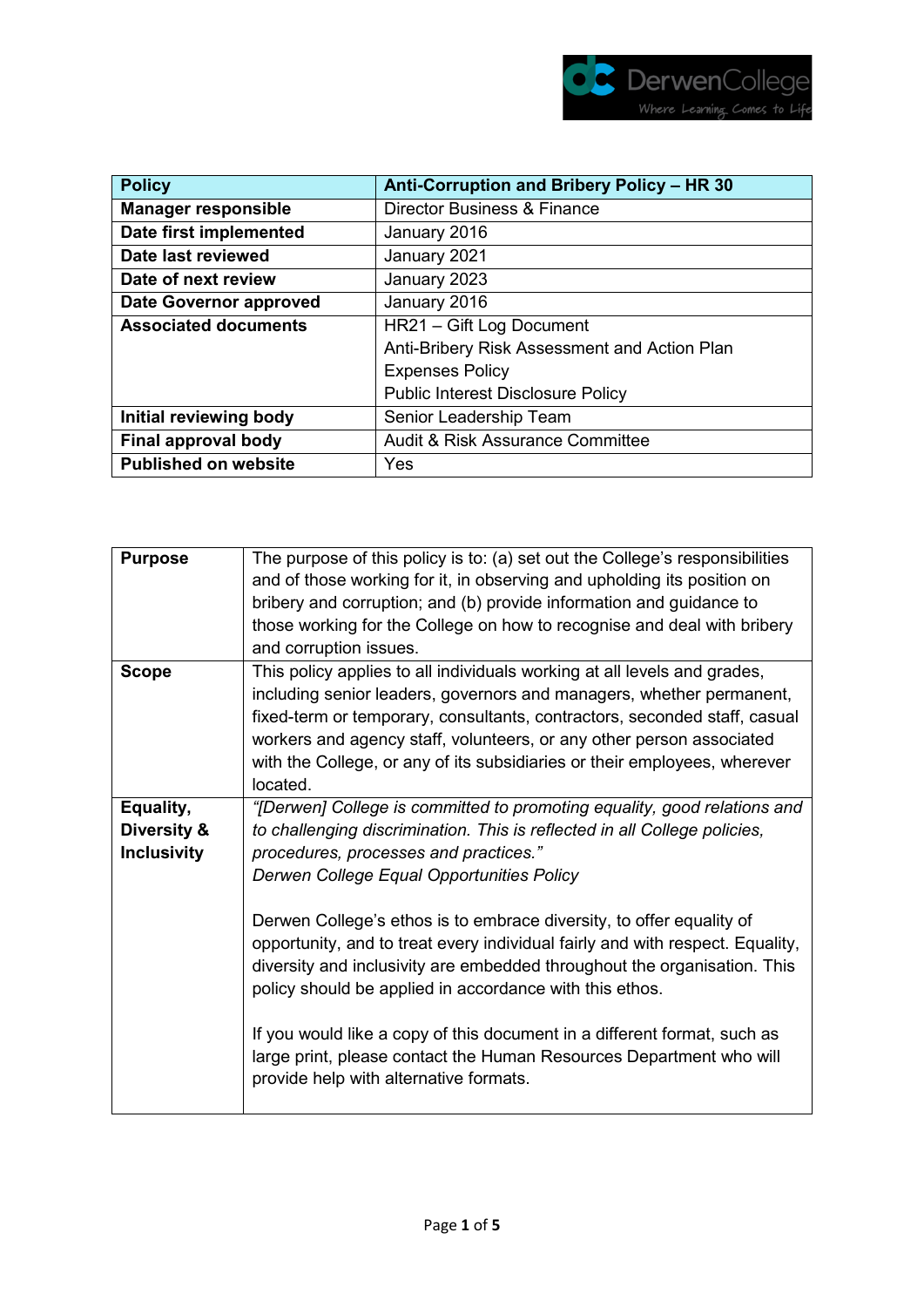

It is College policy to conduct all of its business in an honest and ethical manner. The College takes a zero-tolerance approach to bribery and corruption and is committed to acting professionally, fairly and with integrity in all its relationships and business dealings wherever it operates and to implementing and enforcing effective systems to counter bribery. The College will uphold all laws relevant to countering bribery and corruption. The College remains bound by the laws of the UK, including the Bribery Act 2010, in respect of its conduct both at home and abroad.

Bribery and corruption are punishable for individuals by up to ten years' imprisonment and if the College is found to have taken part in corruption, it could face an unlimited fine and face damage to its reputation. The College takes its legal responsibilities very seriously.

The College has identified that certain of its activities could create particular risks for the organisation, in particular: (a) joint ventures and partnerships (whether formal or informal); (b) recruitment of students; (c) receipt of gifts and donations; (d) Grant funding; and (e) procurement and tendering, particularly where the activities relate to construction.

To address these risks the College has taken the following steps:

(a) Implemented an anti-bribery and corruption policy

(b) Introduced an annual anti-bribery and corruption risk assessment, which will be subject to ongoing review

(c) Appointed the Director of HR & Estates to ensure compliance with Bribery Act issues

(d) Reviewed and amended policies related to this Anti-Corruption and Bribery Policy, including the Public Interest Disclosure Policy.

In this policy, third party means any individual or organisation that any person within the scope of this policy, e.g. staff, governors, comes into contact with during the course of their work for the College. This includes actual and potential clients, customers, suppliers, distributors, business contacts, agents, advisers, parents / carers, students / trainees and government and public bodies, including their advisers, representatives and officials, politicians and political parties.

## **What is bribery?**

A bribe is an inducement or reward offered, promised or provided in order to gain any commercial, contractual, regulatory or personal advantage.

## **Hospitality & Gifts**

This policy does not prohibit normal and appropriate hospitality (given and received) to or from third parties and the giving or receipt of gifts.

Normal and appropriate hospitality and gifts would include where the hospitality or gift is not made with the intention of influencing a third party to obtain or retain business or a business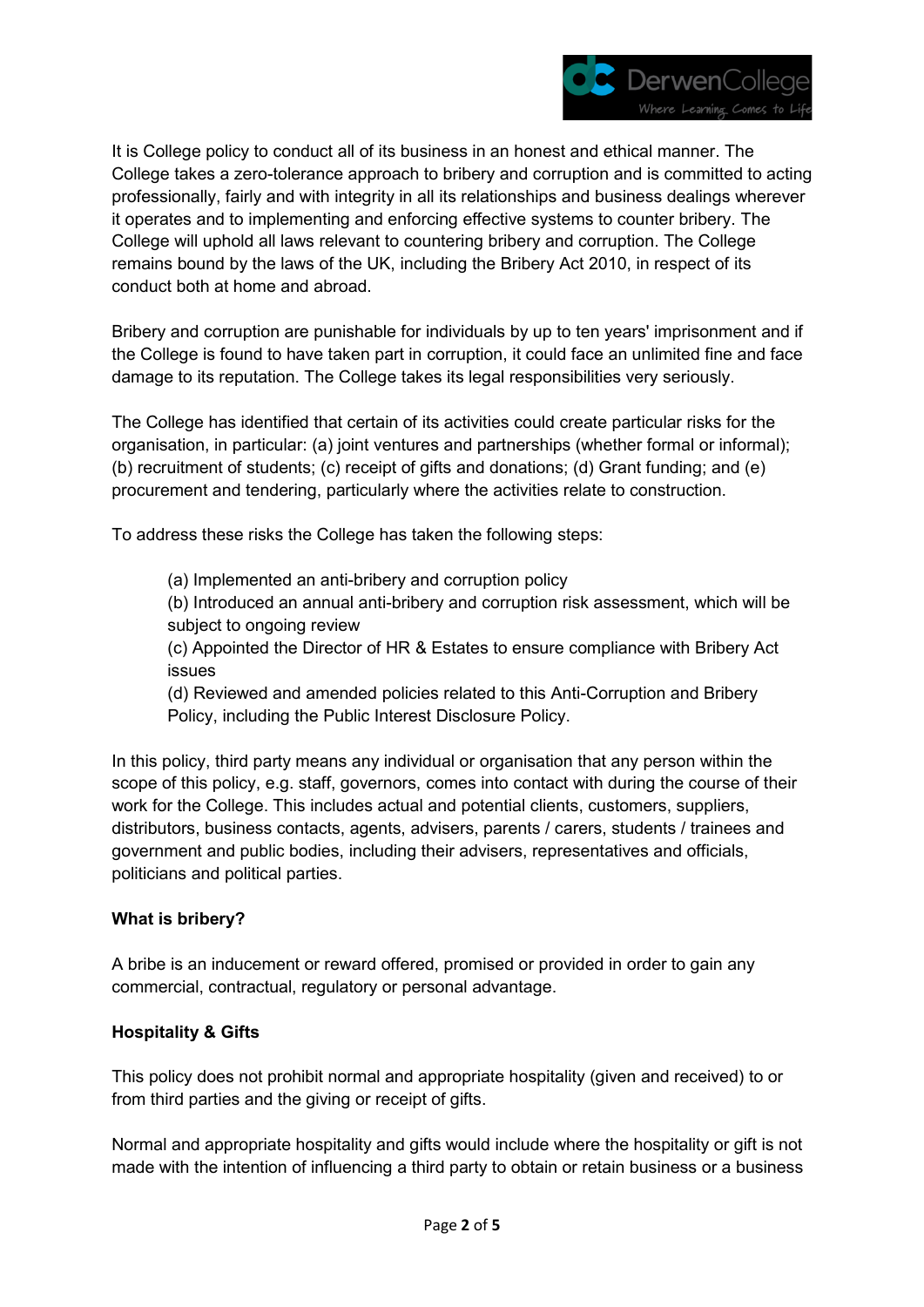

advantage, or to reward the provision or retention of business or a business advantage, or explicit or implicit exchange for favours or benefits. Any gifts should be recorded on HR21 – Gift Log (see *Appendix 1*) and gifts over £50 should be declared to HR.

#### **Facilitation Payment and Kickbacks**

The College does not make, and will not accept, facilitation payments or "kickbacks" of any kind. Facilitation payments are typically small, unofficial payments made to secure or expedite a routine government action by a government official. If any person within scope of this policy is asked to make a payment on behalf of the College, they should always be mindful of what the payment is for and whether the amount requested is proportionate to the goods or services provided. They should always ask for a receipt, which details the reason for the payment. If any person within this scope has any suspicions, concerns or queries regarding a payment, they should raise these with the Leadership Team.

#### **Donations**

The College does not make charitable donations or contributions to political parties.

#### **Staff Responsibilities**

Staff must ensure that they read, understand and comply with this policy. The prevention, detection and reporting of bribery and other forms of corruption are the responsibility of all those working for the College or those under its control. All staff are required to avoid any activity that might lead to, or suggest, a breach of this policy. They must notify your manager and/or the HR department as soon as possible, if they believe or suspect that a conflict with this policy has occurred, or may occur in the future.

## **Record Keeping**

The College must keep financial records and have appropriate internal controls in place, which will evidence the business reason for making payments to third parties. Any gifts should be recorded on HR21 – Gift Log (see *Appendix 1)* and gifts over £50 should be declared to HR.

Staff, volunteers, governors and all within scope must ensure all expenses claims relating to hospitality, gifts or expenses incurred to third parties are submitted in accordance with the College's expenses guidelines and specifically record the reason for the expenditure.

All accounts, invoices and other documents and records relating to dealings with third parties, such as clients, suppliers and business contacts, should be prepared and maintained with strict accuracy and completeness. No accounts must be kept "off-book" to facilitate or conceal improper payments.

#### **How to raise a concern?**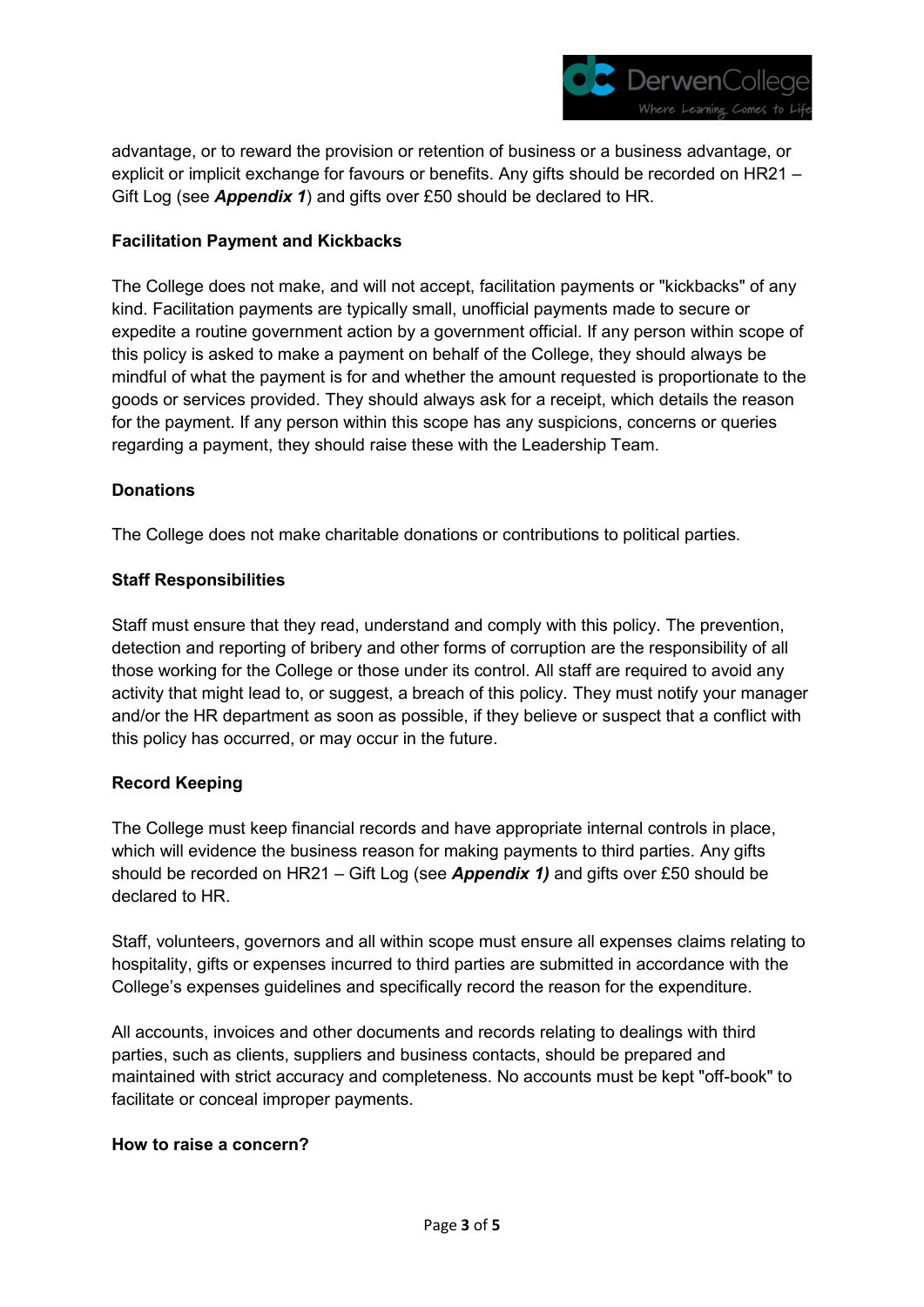

Staff are encouraged to raise concerns about any issue or suspicion of malpractice at the earliest possible stage, in accordance with the College's Public Interest Disclosure Policy. If they are unsure whether a particular act constitutes bribery or corruption, these should be raised with their line manager and/or the Director of HR & Estates.

#### **What to do if you are a victim of corruption?**

It is important that staff tell the Director of HR & Estates as soon as possible if they are offered a bribe by a third party, are asked to make one, suspect that this may happen in the future, or believe that they may be a victim of another form of unlawful activity.

#### **Training & Communication**

A copy of the policy will be published on SharePoint and all staff are expected to familiarise themselves with it.

Changes to the policy and procedures will be communicated to staff in an appropriate manner.

#### **Responsible Persons**

The Director of Business & Finance (Anti-Bribery Officer) is responsible for conducting an annual anti-bribery risk assessment to identify areas at risk and to recommend countermeasures.

Derwen College treats breaches of this policy with maximum seriousness and will investigate any potential breach in accordance with the disciplinary policy. The ultimate sanction for a breach of the policy will be summary dismissal for gross misconduct.